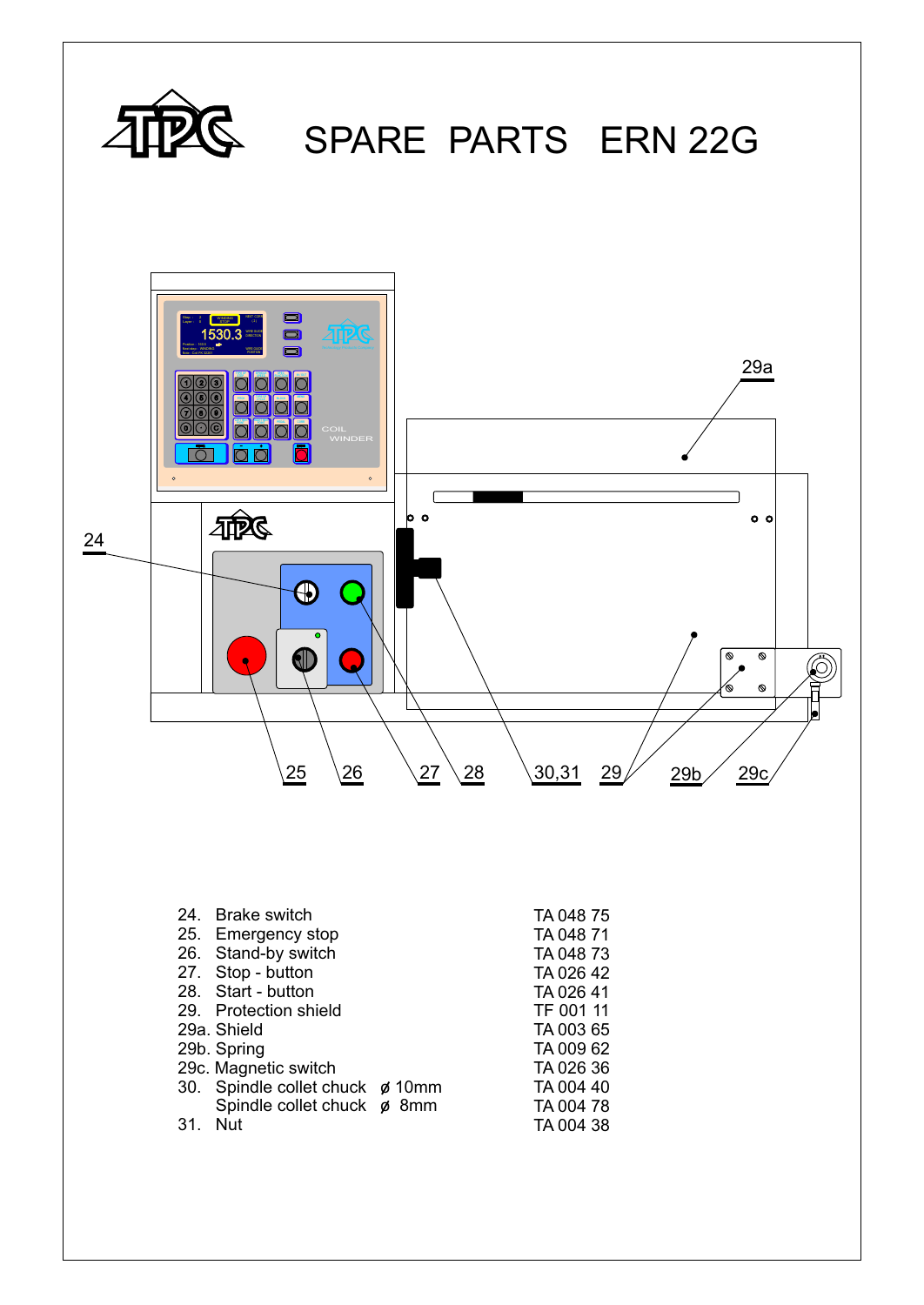

- 13. Brake
- 14. Wire guide unit
- 14a. Step motor
- 14b. Timing belt
- 14c. Microswitch
- 14d. Ball bearing of wagon
- 14e. Ball bearing of spindle
- 15. Connector for foot- pedal
- 17. Mains transformer
- 19. Fuse case
- 20. Stepper motor driver
- 20a. Connector
- 22. Connector
- 23. Connector
- 34. Connector
- 35. Relay

6003 2ZR P6C6 Lenze 24V11,5W d=17 TF 000 08 Vexta PK268- 02A 138 zub/12mm WN 559 00 625 2ZR P6 6001 AZR TA 026 44 ST15/02 SI-HA 125000 TK 000 30 BLA4, BLA6,BLA8,BLA14, SLA4,SLA6,SLA8,SLA14 TA 026 72 TA 021 95 TA 026 71 RSI-20-20-A230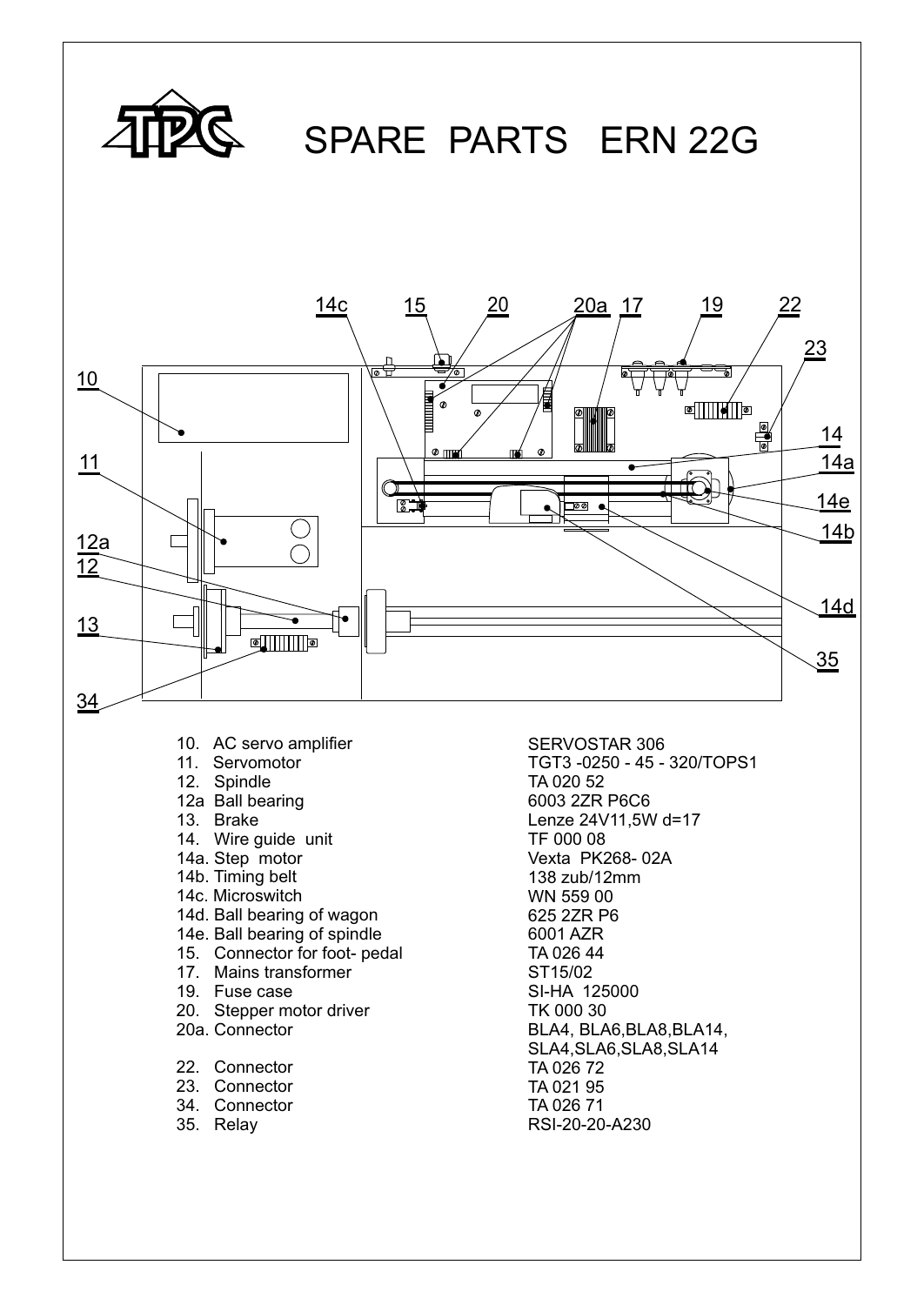